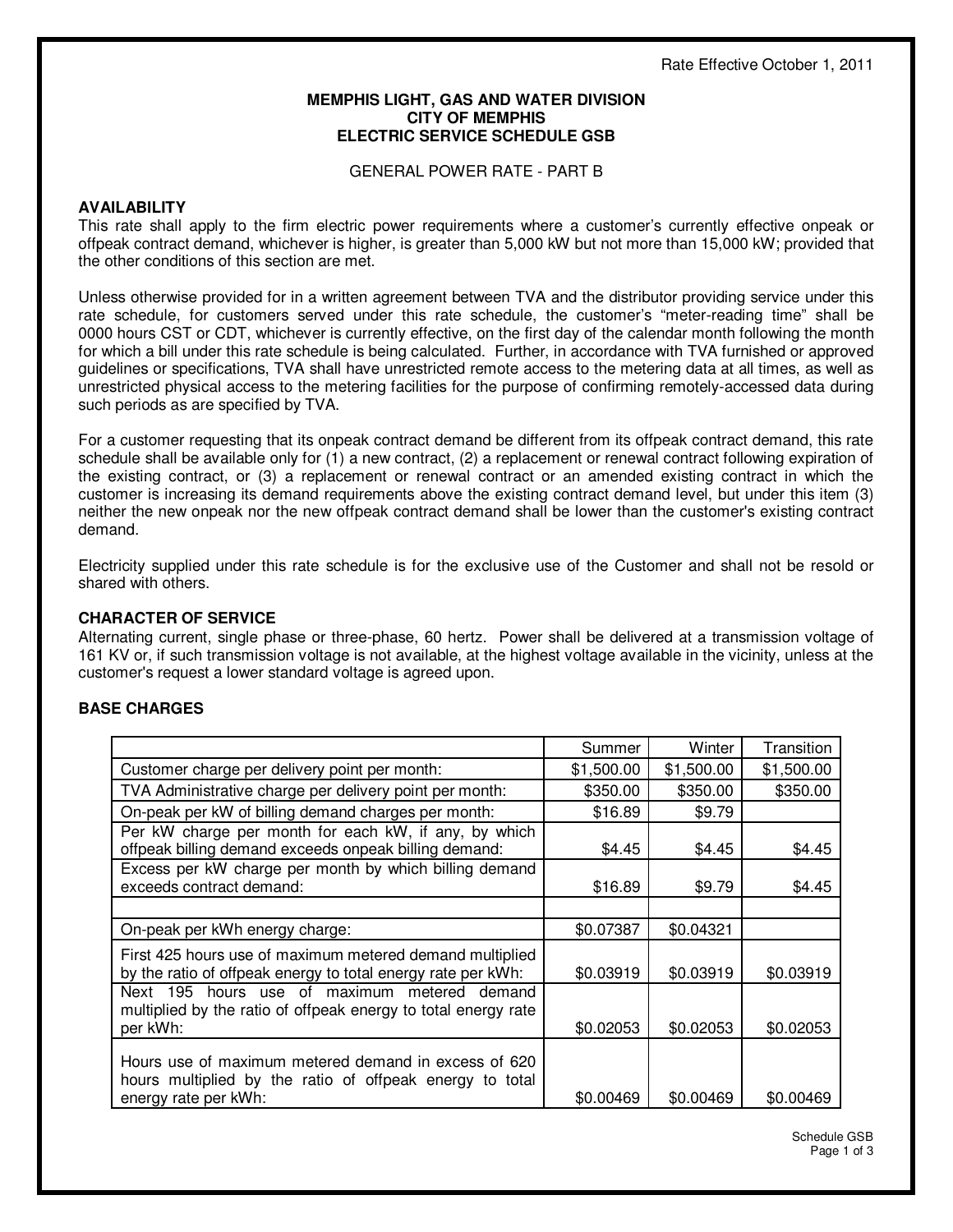## **TENNESSEE VALLEY AUTHORITY FUEL COST AND PURCHASED POWER ADJUSTMENT RIDER**

The above rates are subject to adjustment under the provisions of the Tennessee Valley Authority Fuel Cost and Purchased Power Adjustment Rider.

## **ADJUSTMENT**

The base demand and energy charges shall be increased or decreased in accordance with the current Adjustment Addendum published by TVA. (In addition, such charges shall be increased or decreased to correspond to increases or decreases determined by TVA in the value of the hydro generation benefit allocated to residential customers.)

### **DETERMINATION OF SEASONAL PERIODS**

Summer Period shall mean the June, July, August, and September billing months. Winter Period shall mean the December, January, February, and March billing months. Transition Period shall mean the April, May, October, and November billing months.

### **DETERMINATION OF ONPEAK AND OFFPEAK HOURS**

Except for Saturdays and Sundays and the weekdays that are observed as Federal holidays for New Year's Day, Memorial Day, Independence Day, Labor Day, Thanksgiving Day, and Christmas Day, onpeak hours for each day shall be from 1 p.m. to 7 p.m. during the Summer Period and from 4 a.m. to 10 a.m. during the Winter Period. For the Summer Period and the Winter Period, all other hours of each day that are not otherwise defined as onpeak hours and all hours of such excepted days shall be offpeak hours. For the Transition Period, all hours shall be offpeak hours. Such times shall be Central Standard Time or Central Daylight Time, whichever is then in effect. Said onpeak and offpeak hours are subject to change by TVA. In the event TVA determines that such changed onpeak and offpeak hours are appropriate, it shall so notify Division at least 12 months prior to the effective date of such changed hours, and Division shall promptly notify customer.

### **DETERMINATION OF ONPEAK AND OFFPEAK DEMANDS, MAXIMUM METERED DEMAND, AND ENERGY AMOUNTS**

The onpeak and offpeak kWh for any month shall be the energy amounts taken during the respective hours of the month designated under this rate schedule as onpeak and offpeak hours; provided, however, that notwithstanding the metered energy amount, the offpeak energy for any month shall in no case be less than the product of (1) the offpeak billing demand as calculated in the last sentence of the paragraph below and (2) 110 hours (reflecting a 15 percent load factor applied to the average number of hours in a month).

Distributor shall meter the onpeak and offpeak demands in kW of all customers taking service under this rate schedule. The onpeak metered demand and offpeak metered demand for any month shall be determined separately for the respective hours of the month designated under this rate schedule as onpeak and offpeak hours and in each case shall be the highest average during any 30-consecutive-minute period beginning or ending on a clock hour of the month of the load metered in kW, and, except as provided below in this section, such amounts shall be used as the onpeak and offpeak billing demands. The maximum metered demand for any month shall be the higher of (1) the highest onpeak metered demand in the month or (2) the highest offpeak metered demand in the month. The onpeak billing demand shall in no case be less than the sum of (1) 30 percent of the first 5,000 kW and (2) 40 percent of any kW in excess of 5,000 kW of the higher of the currently effective onpeak contract demand or the highest onpeak billing demand established during the preceding 12 months. The offpeak billing demand shall in no case be less than the sum of (1) 30 percent of the first 5,000 kW and (2) 40 percent of any kW in excess of 5,000 kW of the higher of the currently effective offpeak contract demand or the highest offpeak billing demand established during the preceding 12 months.

## **FACILITIES RENTAL CHARGE**

There shall be no facilities rental charge under this rate schedule for delivery at bulk transmission voltage levels of 161 kV or higher.

For delivery at less than 161 kV, there shall be added to the customer's bill a facilities rental charge. This charge shall be \$.38 per kW per month except for delivery at voltages below 46 kV, in which case the charge shall be \$.97 per kW per month for the first 10,000 kW and \$.76 per kW per month for the excess over 10,000 kW. Such charge shall be applied to the highest of (1) the highest onpeak or offpeak billing demand established during the latest 12